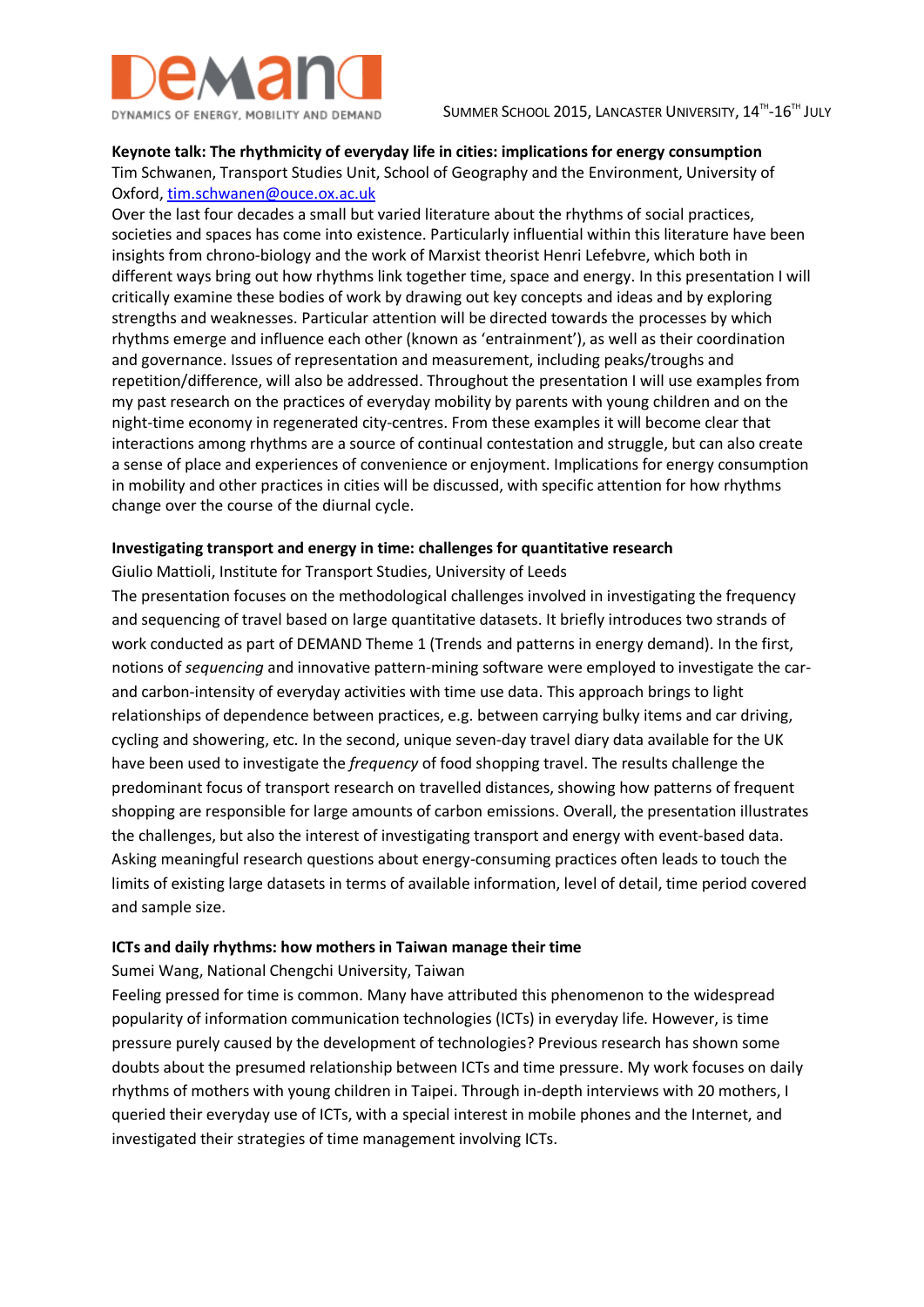

### **Infrastructural layering: Mobility, digital connectivity, and energy demand** Alan Wiig, Temple University, Philadelphia

The use of smartphones to access the Internet while on the move is a common aspect of everyday, personal mobility in the twenty-first century. Transit, weather, and social media applications (apps) engage individuals' attention during commutes, but the energy demands needed to power computing devices leads many users to employ creative, informal actions around charging batteries. This presentation articulates a conceptualization of energy demand through the layering of infrastructures that provide mobility and digital connectivity: cellular telecommunication systems are often built on top or alongside existing transport corridors. Even as social practices change, the underlying geography adapts without significant transformation, signifying the need to investigate the immaterial and tangible dimensions of digital change through their infrastructures. Using fieldwork in England and the Northeast United States prompts the following line of inquiry: What is the role of electrical energy and batteries in enabling mobile communication while in motion? How are the social practices around constant, wireless connectivity shaping the experience of transportation? And finally, what are the larger implications of battery charging and general electricity use for patterns of local, regional, and global mobility? The utility of visual methods for charting infrastructural layering as well as the social practices of mobility and digital connectivity will be discussed. Maintaining an 'always-on' digital connection necessitates energy across multiple dimensions; highlighting the energy of digital systems offers a means of theorizing the infrastructural geographies underlying energy demand.

# **Planning, Priorities and Practices: Making space for allotments and car parking in Stevenage** Nicola Spurling, DEMAND Centre, Lancaster University

How do practices demand space? And how do planners understand and prioritise the distribution of space for different practices? This presentation explores these questions via an analysis of the history of allotments and garages in Stevenage New Town. When the initial plans for Stevenage were drawn up in 1949 the Ministry of Agriculture and Fisheries had an 'Allotment Advisory Committee' and there were high minimum standards for the provision of allotments. Throughout the 1950s-1970s, allotments were redeveloped as parking spaces and garages that could be hired by residents from the local authority. Residents parked on the road, and as homes became privately owned, people re-allocated garden space as driveways. The spatial demands of practice have how changed again, with large numbers of garages standing empty or being hired specifically for domestic storage, and waiting lists for allotments on the increase. Tracing these spatial histories of practice highlights some of the ways in which practices demand space, through specialisation and storage of materials, and enables an analysis of processes of change and obduracy – in the built environment and in practices – that occur at the intersection of planning and demand.

## **Electric Rhythms: the Beat of the City**

## Gordon Walker, DEMAND Centre, Lancaster University

'*Everywhere there is interaction between a place, a time, and an expenditure of energy, there is rhythm*' (Lefebreve 2004). Having wired its way into the heart of the city, electricity supplies and demands its beat. Its beat. Urban life hums, crackles, pings, gleams and zooms with electrical consumption; rhythms of doing, being, performing and practising synchronising in almighty conflagrations and diminishings of demand. In step, out of step, with nature, against nature, the